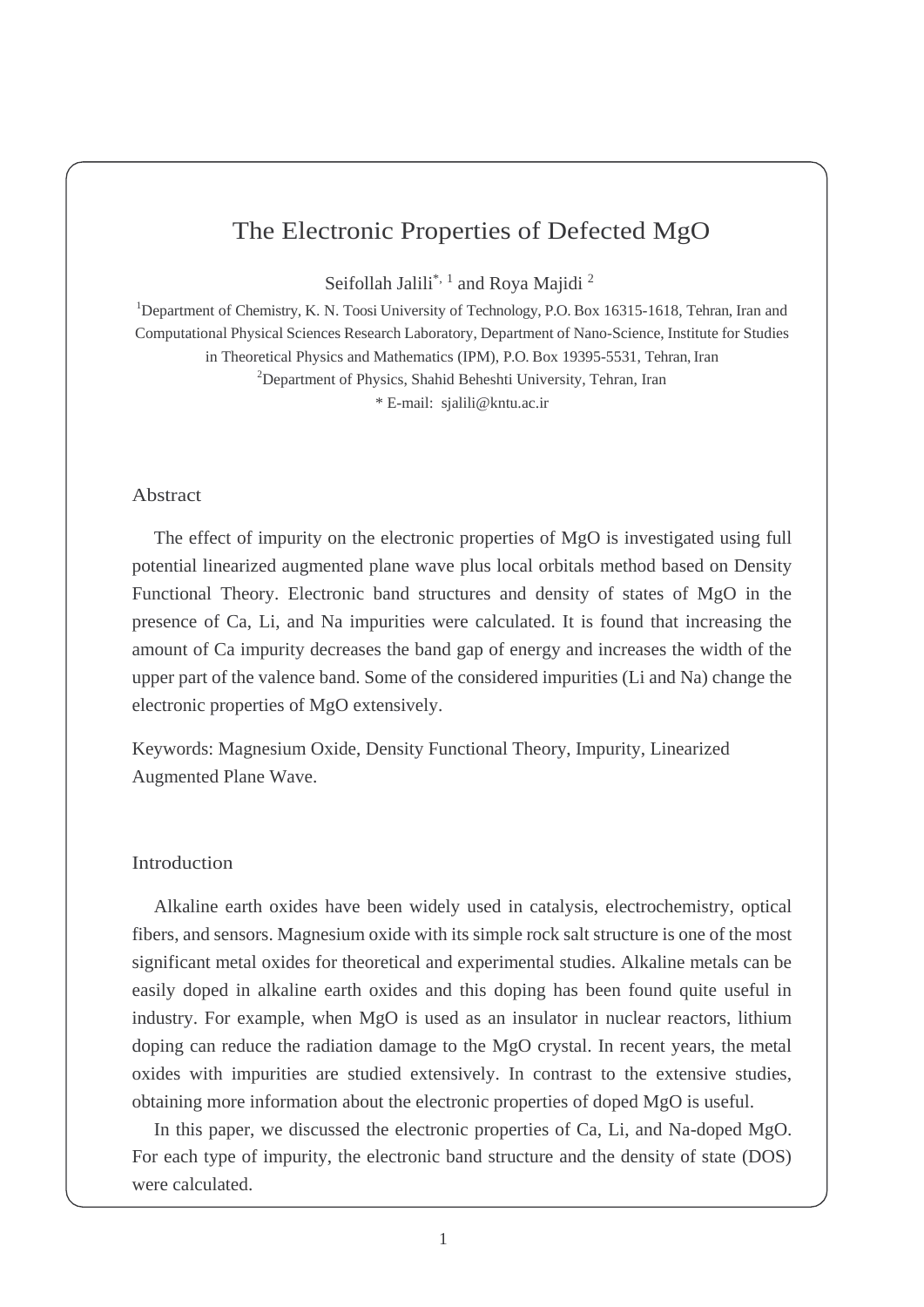### Computational method

The calculations were performed with the WIEN2K package, which is a full potential linearized augmented plane wave plus local orbitals (FP-LAPW-LO) method based on Density Functional Theory (DFT). The generalized gradient approximation of Perdew-Burke-ernzerhof 96 was used to describe the treatment of the exchange-correlation energy.

## Results and discussion

First, we have studied the electronic properties of magnesium oxide. The analysis of band structure and DOS indicates that MgO is a semiconductor. The size of the band gap is 4.8 eV at F point, which is in acceptable agreement with other calculations.

To simulate impurity in MgO, we have constructed a super unit cell by doubling the original simple cubic cell of MgO, this corresponds to the stoichimetry of Mg $_8$ O $_8$ . In this supercell, first one of the Mg atoms is replaced by one impurity and the electronic properties of doped MgO were investigated, then the amount of impurity was increased by replacing other Mg atoms with impurity. Our results indicate that increasing the number of Ca impurity decreases the band gap of energy and enhances the band width of upper valence band. The electronic band structures of  $Mg_{1-x}Ca_xO$  for  $x \le 0.5$  are shown in Fig 1.



Figure 1. Electronic band structure for  $Mg_{1-x}Ca_xO$ 

The electronic structures of Li or Na impurity in MgO were studied by using the above procedure. Li and Na have one valence electron less than Mg. If one of the Mg atoms is replaced with a Li or Na, one electron is removed. Hence doping of these